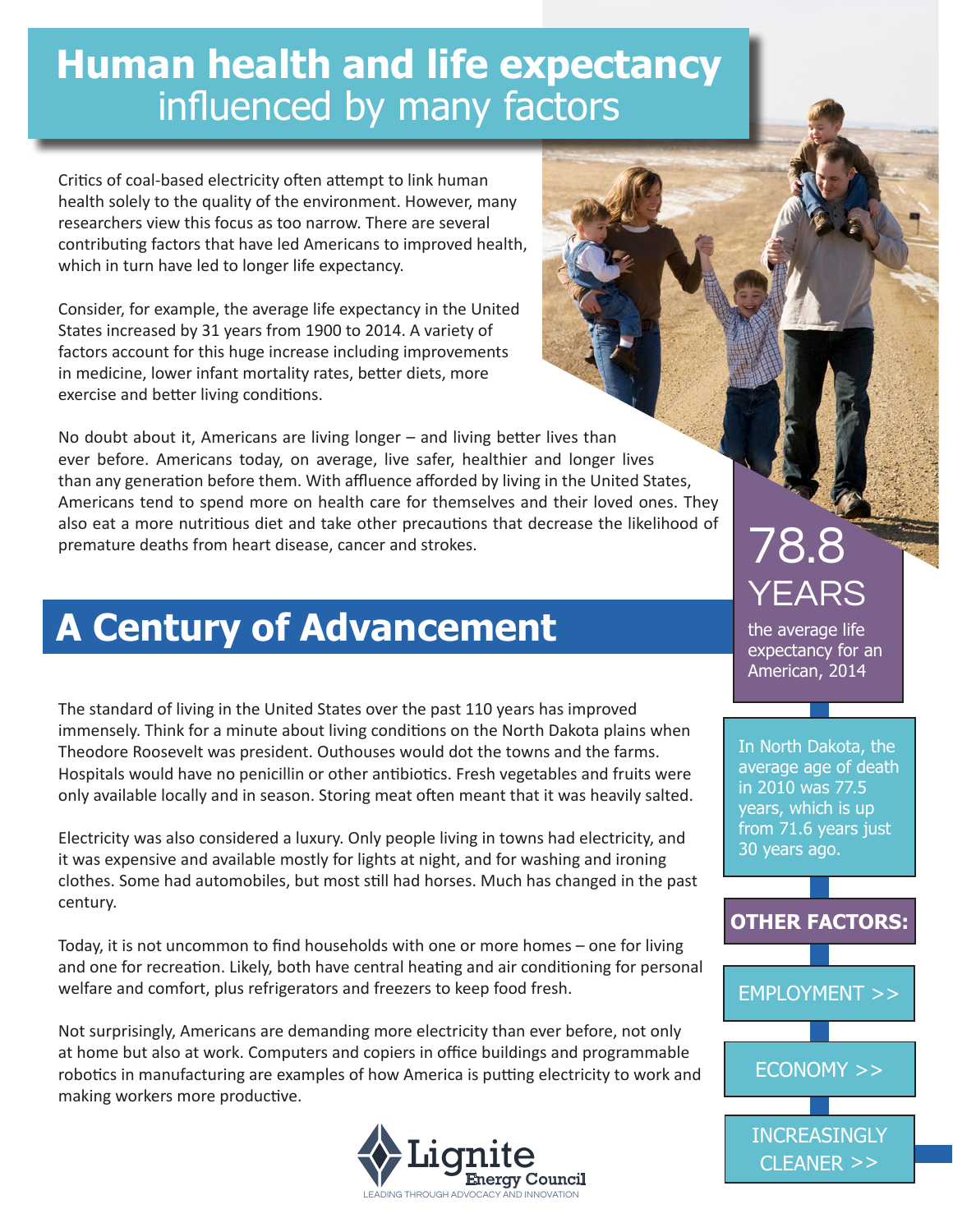## **Importance of Employment**

The importance of a strong economy to human health is an issue that cannot be discarded. Researcher M. Harvey Brenner, Ph.D., has stated that employment and economic growth are the most important factors relating to length of life. Brenner, who is a senior professor of epidemiology at the Berlin University of Technology, and also a professor at the Johns Hopkins University School of Public Health, says that "full employment equals lower mortality rates."

Low cost, reliable power from coal-based electric generating stations has closely tracked growth in the U.S. economy. In the United States, coal-based power plants account for one-third percent of all the electricity generated on a yearly basis. In the Upper Midwest region, which includes Minnesota and North Dakota,

the percentage of coalbased electricity is even higher – roughly two-thirds.

"Employment and economic growth are the most important factors relating to length of life"

Compared to other fuels, North Dakota's coal-based

electricity is less expensive than electricity generated from natural gas or oil. It is more reliable than some intermittant sources, including wind and solar. It also doesn't have the long-term waste storage issues associated with nuclear power.

# **Over-regulation could harm domestic economy**

Under the Obama Administration, the United States Environmental Protection Agency (EPA) and other federal agencies proposed a number of rules that could have impacted coal-based electricity prices, both nationally and regionally. These proposals could have increased the cost of mining coal, generating electricity from coal along with managing coal ash, and would have made it more difficult to build new coal-based power plants and keep existing plants operating. This "regulation push" increased the uncertainties facing the lignite industry and chilled future growth potential.

The Lignite Energy Council, an association comprised of lignite mines, major lignite users and companies that provide goods and services to the industry, believes the "regulatory push" would have hurt the lignite industry and our regional

#### "Through over-regulation, the EPA could have markedly changed the economic situation by increasing the price of electricity"

economy by introducing unrealistic regulatory time frames along with uncertainty as to how the regulations would affect existing and new facilities.

Currently, we have both a clean environment and an expanding energy supply to power our growing,

fast-paced economy. However, through over-regulation, the EPA could have markedly changed the economic situation by increasing the price of electricity to the detriment of homeowners and businesses alike.

Lignite Energy Council 1016 E. Owens Avenue PO Box 2277 Bismarck, ND 58502

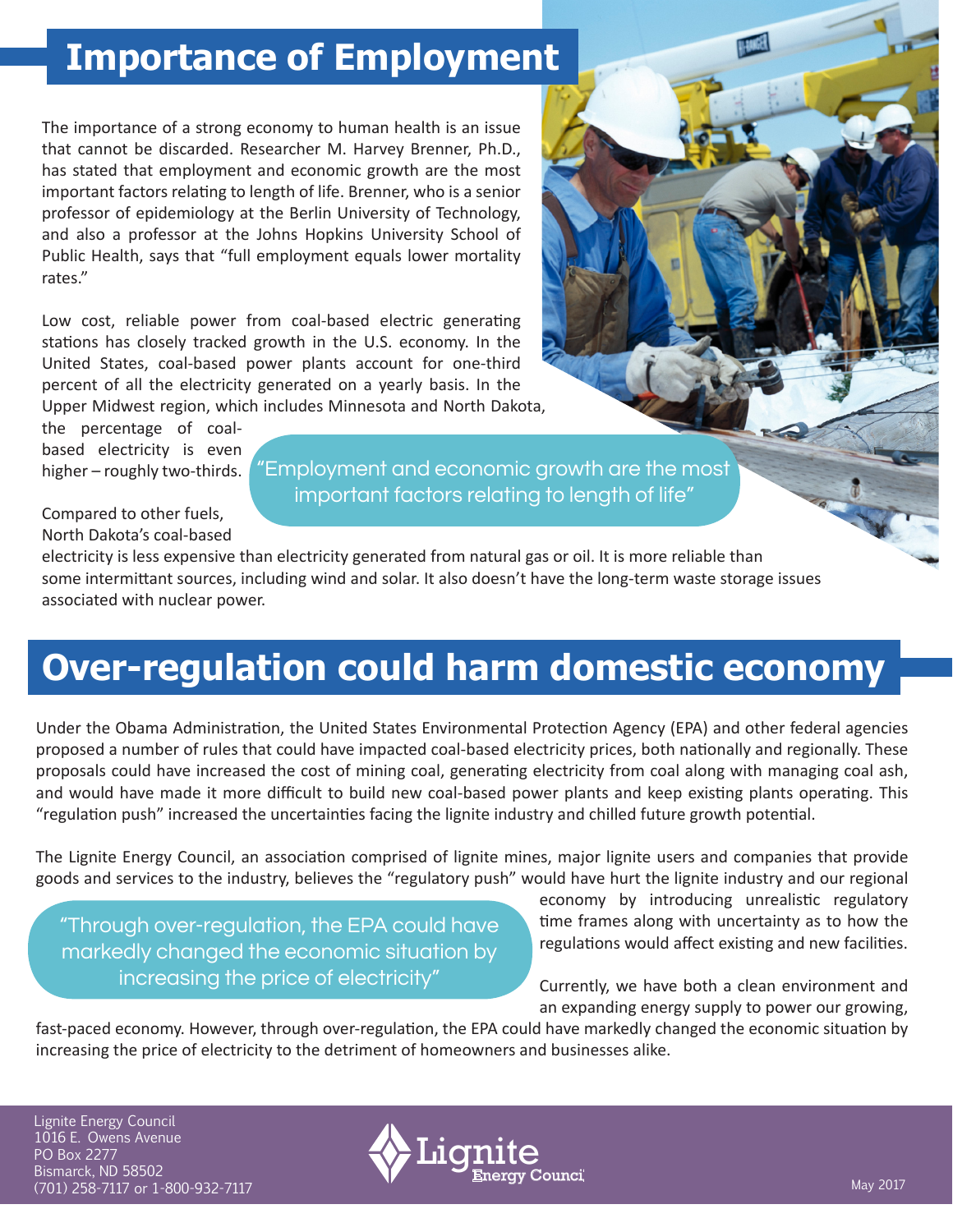## **Increasingly Cleaner**

Since the passage of the Clean Air Act in 1970, the amount of coal consumed for electric generation in the United States increased by 111 percent. When taking into consideration the coal-based electricity sector's emissions reductions, combined with increased output, there has been a 96 percent reduction in SO2, 82 percent reduction in NOx, and 92 percent reduction in particulates over the past 40 years. These reductions have been made through the investment in several technologies to reduce emissions, including electrostatic precipitators, scrubbers and baghouses, as well as altering the fuel mix.

In North Dakota, home to seven power plants and the nation's only synfuels plant, utilities have invested about \$2 billion in technology to protect the environment and operate this equipment at a cost of \$100 million per year. This has led to significant reductions in three pollutants targeted by the EPA under the Clean Air Act – particulates, sulfur dioxide and nitrogen oxides.

The North Dakota Department of Health notes that the state



has "relatively clean air" and is one of only 7 states to comply with all federal ambient air quality standards. The air in North Dakota also meets all state ambient air quality standards.

More recently, mercury has also been regulated from coalbased power plants.